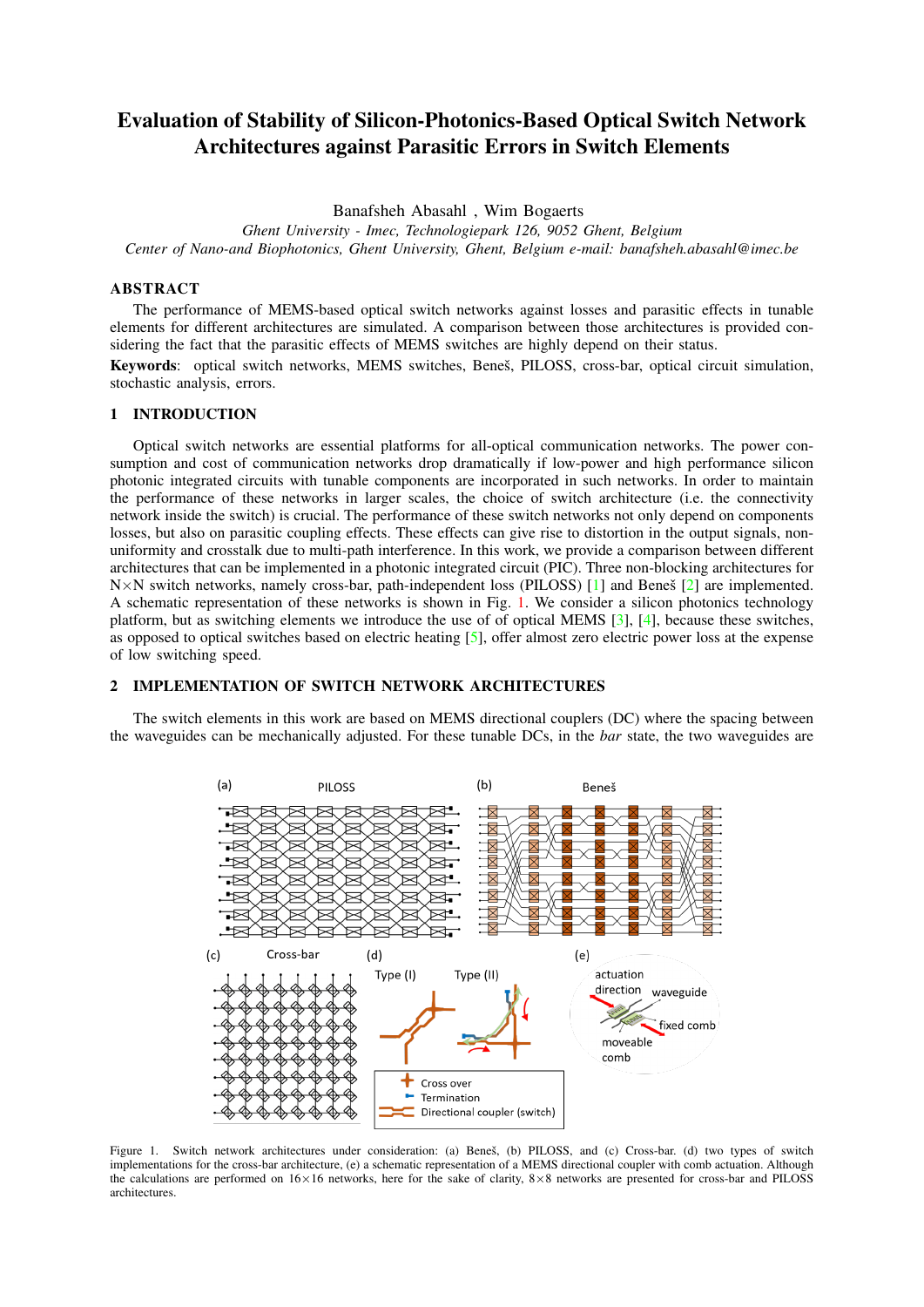

<span id="page-1-1"></span>Figure 2. Distribution of the transmission (top) and cross talk (bottom) of 100-cycle Monte Carlo simulations with  $\sigma_{cross} = 5\%$  for  $16\times16$  networks with (a) cross-bar(I), (b) cross-bar (II), (c) PILOSS and (d) Benes architectures.

sufficiently far apart that no coupling occurs. On the other hand, the two waveguides are brought close together in the *cross* state and the DC becomes more sensitive to the coupling distance and therefore it introduces higher error levels and wavelength dependence in the coupling.

The cross-bar architecture comprises of a matrix of  $N \times N$  switches. The switches are always in the bar state except for the switches  $SE_{mn}$ , where the input  $m^{th}$  is to be routed to the output  $n^{th}$ . In contrast to the crossbar architecture where the number of switches ( $N_{switch}$ ) and crossovers ( $N_{crossover}$ ) depend on the requested mapping, the PILOSS architecture offers a solution where these numbers are always constant. In each routing, only one switch is in the *bar* state, and the the rest are in *cross* states, which is not conducive for low losses and errors. In order to benefit from the performance of the DCs in the *bar* state, a combination of a DC and a cross over, like the switch shown for cross-bar type(I), is used. In this case, the 100% transmission correspond to *cross* state. For each of these two architectures  $N^2$  switches are needed, which results in a large footprint and an accumulation of errors and losses.

A more compact solution is a routine proposed by Benes where  $N = 2^p$  inputs-outputs are routed in a layered architecture. In this case, the number of switches per routing decreases dramatically. The physical properties of the three architectures as a function of the number of input-outputs  $(N)$  are provided in Table [1.](#page-1-0) The simulations are performed for  $N = 16$  using the Caphe circuit simulator by Luceda Photonics, extended with our own variability analysis routines [\[6\]](#page-2-5). In order to study the effect of stochastic imperfections of switches, in a 100-loop Monte-Carlo set of simulations, the coupling values assigned to each DC is randomly deviated from its ideal setting of 0 (*bar*) or 1 (*cross*), with a normal probability distribution and a standard deviation of  $\sigma_{bar}$  and  $\sigma_{cross}$ . In each case, the  $\sigma_{cross}$  is considered to be one order of magnitude larger than  $\sigma_{bar}$ . The insertion loss for the *bar* and *cross* states are considered to be 0.3 dB and 0.4 dB, respectively. For the cross-bar architecture, the performance is evaluated by incorporating two types of switch nodes, shown Fig. [1a](#page-0-0): type (I) with a single DC and a crossover, as those considered for the other two architectures, and type (II) built of two DCs and one crossover suggested in [\[4\]](#page-2-3). The resulting distribution for the outputs of  $16\times16$  networks with the these architectures are shown in Fig. [2a](#page-1-1)-d for a  $\sigma_{cross} = 5\%$  and  $\sigma_{bar} = 0.5\%$ . The simulator evaluates the S-parameter between each input-output pair, from which the transmission and the crosstalk values are inferred. In Table [1,](#page-1-0) the outcomes of Monte-Carlo simulations, averaged over the 100 cycles and the 16 outputs, are presented.

<span id="page-1-0"></span>TABLE 1. COMPARISON BETWEEN PROPERTIES OF THE THREE SWITCH NETWORK ARCHITECTURES. THE VALUES IN RED ARE FOR A  $16\times16$  NETWORK. THE AVERAGE VALUES CALCULATED FOR  $\sigma cross = 5\%$  AND  $\sigma_{bar} = 0.5\%$  ARE PRESENTED IN BLUE.

|                            | Cross bar $(I)$ | Cross bar $(II)$ | <b>PILOSS</b>        | Beneš                                                                                     |
|----------------------------|-----------------|------------------|----------------------|-------------------------------------------------------------------------------------------|
| $N_{DC}$ ; $N_{crossover}$ | $N^2 \cdot N^2$ | $2N^2$ : $N^2$   | $N^2; N^2 + (N-1)^2$ | $(2 \times \log_2 N - 1) \times \frac{N}{2}; \sum_{m=0}^{\log_2 N} (\frac{N^2}{2^m} - N)$ |
|                            | 256: 256        | 512: 256         | 256: 225             | 56:88                                                                                     |
| $N_{switch}$ per path      | 1 to $2N - 1$   | 1 to $2N - 1$    |                      | $2\log_2 N-1$                                                                             |
|                            | 1 to 33         | 1 to $33$        |                      |                                                                                           |
| $N_{rs}$                   |                 |                  |                      | $\overline{\phantom{a}}$                                                                  |
|                            |                 |                  |                      | 1 to 29 (Average = $10$ )                                                                 |
| Transmission               | $-2.83$ dB      | $-3.11$ dB       | $-2.96$ dB           | $-1.75$ dB                                                                                |
| Crosstalk                  | $-17.68$ dB     | $-45.04$ dB      | $-19.22$ dB          | $-10.38$ dB                                                                               |